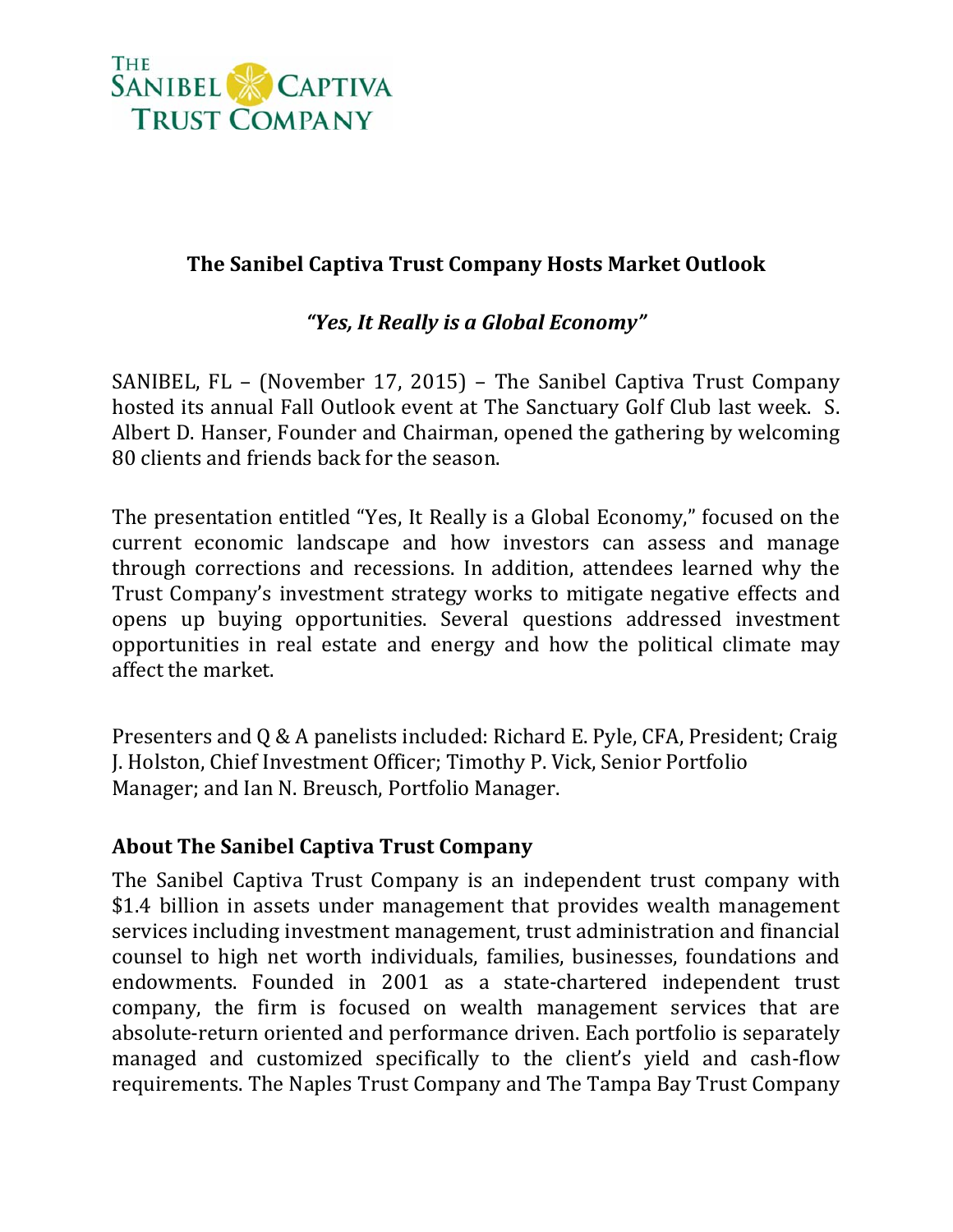

are divisions of The Sanibel Captiva Trust Company. www.sancaptrustco.com